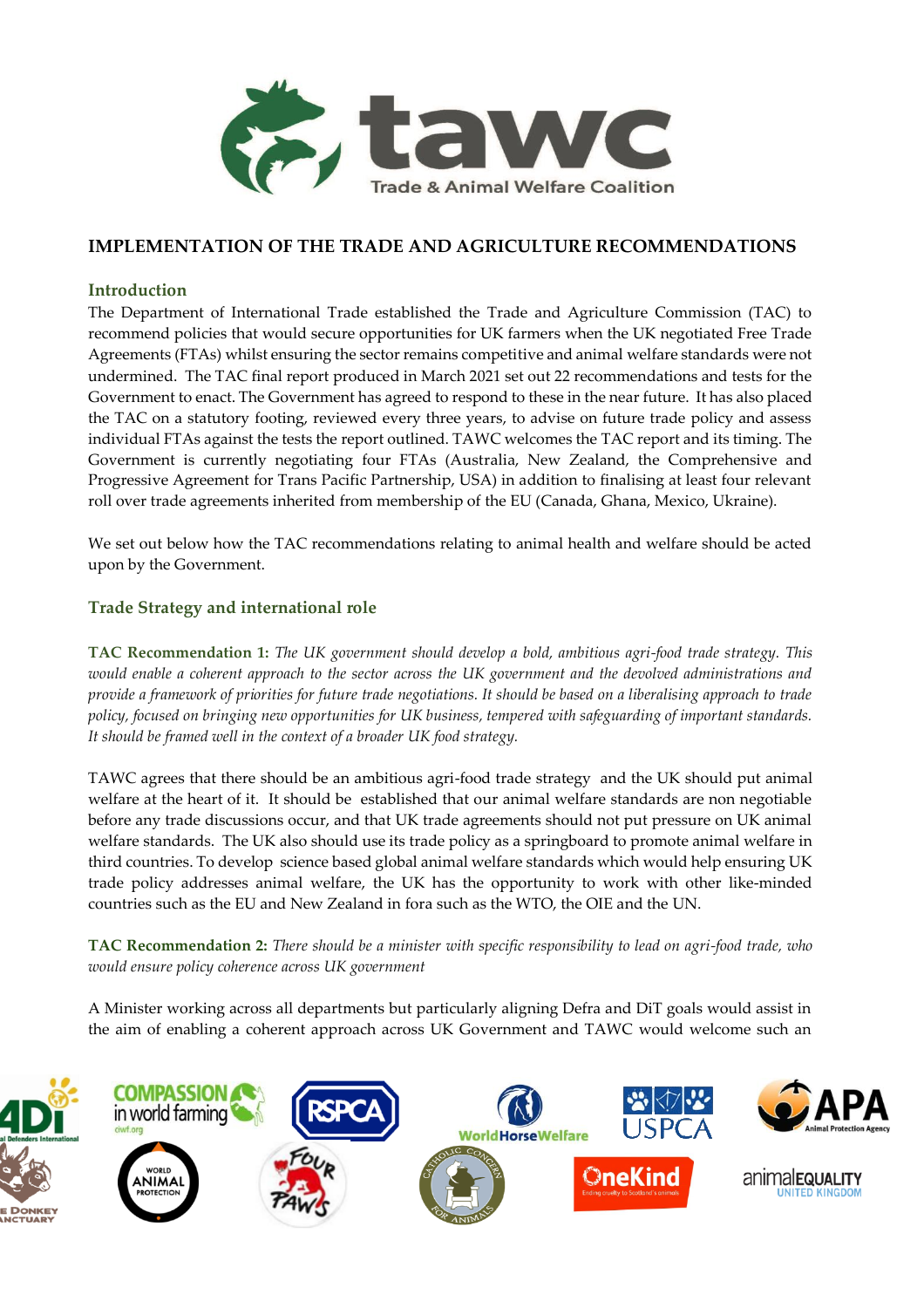appointment to act as a lead voice on standards including animal welfare as well as being a conduit for industry and NGOs to discuss and progress standards.

**TAC Recommendation 4:** *The UK should draw on its strengths in animal welfare to show world leadership in embedding it into trade policy. The UK government should play a leadership role in international forums, to raise worldwide standards of animal welfare. It should do this by investing in expert facilities and experts who can provide independent advice to the government. It should then build international relationships and put forward proposals that are carefully crafted, convincing and evidence based.*

TAWC believes that the UK is well placed to show world leadership from already holding good standards in animal welfare and having the support of farming unions, businesses, civil society and consumer groups to safeguard these important standards. The UK has a number of experts and groups who are well placed to provide independent advice to the Government based on evidence and to work cohesively to build international relationships and a position of leadership. Alongside Government and industry, NGOs can also help building a robust trade strategy and with its implementation. TAWC would be keen to see how the Government intends to harness this wide expertise and knowledge.

## **Safeguarding animal welfare standards in FTAs**

**TAC Recommendation 8:** *The UK government should take an ambitious approach to the liberalisation of the UK's import tariff regime, for countries that can meet the high standards of food production expected from UK producers. It should work with trading partners within future FTA negotiations to lower tariffs and quotas to zero where equivalence is demonstrated for these standards. These standards must be aligned with core global standards, and the UK government should take an active role in strengthening standards via international forums.*

TAWC agrees that trade liberalisation could have a massive impact on animal welfare as agricultural products will almost always be included in FTA negotiations. The UK should only lower its MFN tariffs in FTAs where equivalence of animal welfare standards can be demonstrated. Conditional liberalisation the principle following which trade preferences are only granted if the products meet standards of animal welfare equivalent to those applicable in the country - could be enacted through reduced tariffs or tariffrate quotas such as the EU has agreed with imports of eggs from Mercosur countries. Assessment of equivalency in standards can be achieved through input and output measures such as space allocation or outcome assessments.

However, where UK law prohibits the use of a particular system such as barren battery cages or sow stalls – and perhaps at a future point, enriched cages and farrowing crates - the UK should prohibit the import of meat and eggs that have been produced in such systems. This would be a simple approach and could be justified under the WTO rules by:

- Challenging the notion that production methods cannot be taken into account in determining that products are not 'like' each other and so can be treated differently in marketing regulations.
- If that proposition is not accepted, arguing under the Article XX(a) public morals exception that certain close confinement systems are inherently detrimental to good welfare and so do not have the potential to provide satisfactory outcomes, and that accordingly a WTO member is entitled to require imports not to have been produced in such systems.

Another option would be for the UK to ensure its animal welfare standards are set for all imported goods. The UK already enacts through legislation that meat must be slaughtered to equivalent standards before it is imported, and this principle has not been challenged at the WTO in the nearly 30 years of its existence.

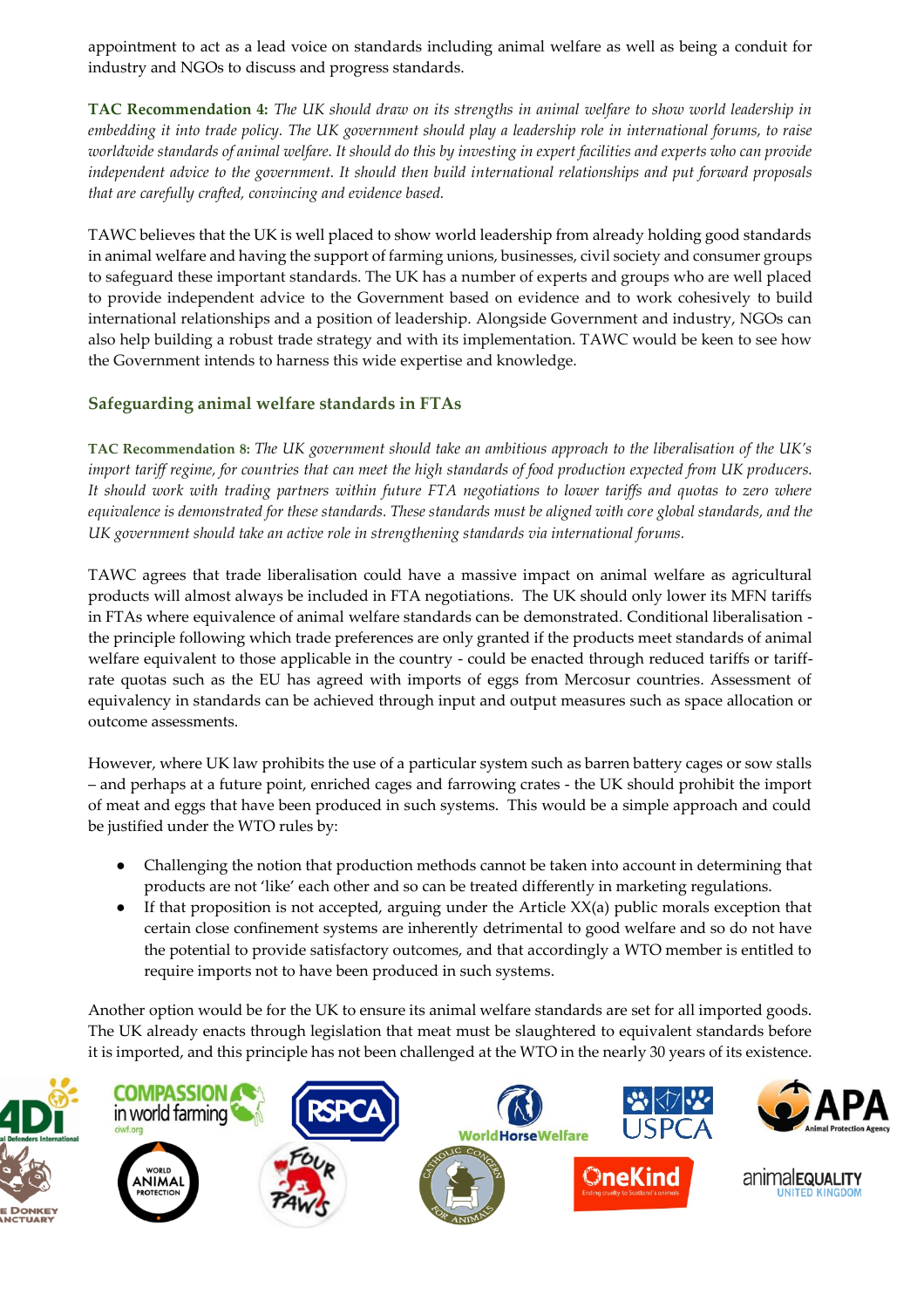The UK should thus widen this approach to other relevant animal welfare standards. By doing so, they would also respond to public concerns expressed in public opinion polls, with 94% wanting imports to meet standards applied in the UK<sup>1</sup> and 84% in another wanting no food to be imported that does not meet UK standards<sup>2</sup> .

## **Transparency tests**

**TAC Recommendation 9:** *The UK government should strengthen impact assessment of trade policies and agreements by improving qualitative assessment on health, welfare, biosecurity and environment.*

TAWC welcomes the Government agreement in the Trade Bill that it will publish a sustainability assessment before commencing any trade negotiations. The EU's Sustainable Impact Assessments (SIAs) are a useful model to use but they should be published before the negotiations start and use an appropriate methodology to properly assess the impacts on the environment, biodiversity and climate.

**TAC Recommendation 10:** *The UK government should ensure consultation and engagement on FTAs, from the early stages of inception of a prospective agreement and throughout negotiations, is transparent, thorough, and more detailed than it is currently, whilst recognising the need for confidentiality.*

We welcome the move to make the TAC permanent and to publish its independent opinion on any negotiated FTA. TAWC looks forward to the establishment of the permanent TAC with the right level of expertise and independence. We welcome the Government acceptance in the Lords (the Grimstone rule) that any FTA will be discussed by Parliament before coming into force. We envisage a formal vote on any negotiated FTA.

#### **Devolved country tests**

**TAC Recommendation 13:** *The UK government should support and participate in a new Food and Drink Export Council, which would bring together industry and government export leads for England, Northern Ireland, Scotland and Wales, with a rotating chair.* 

TAWC agrees that although trade is a reserved issue, animal welfare standards are devolved and is therefore concerned that under the Internal Markets Act 2020 it would be almost impossible for a one British country to stop a product being marketed or sold if it has been imported into another part of Great Britain, even if its standards were below that of the other devolved country. Setting up a Council would be a step towards ensuing this could not occur and all standards in the four nations in Great Britain would be safeguarded

#### **Procurement standards**

**TAC Recommendation 18**: *The UK government should review the current public procurement plan for food. In addition to achieving value for money and meeting nutritional requirements, it should maximise the opportunity to source from the UK, source sustainably and improve the transparency of the sourcing process.*

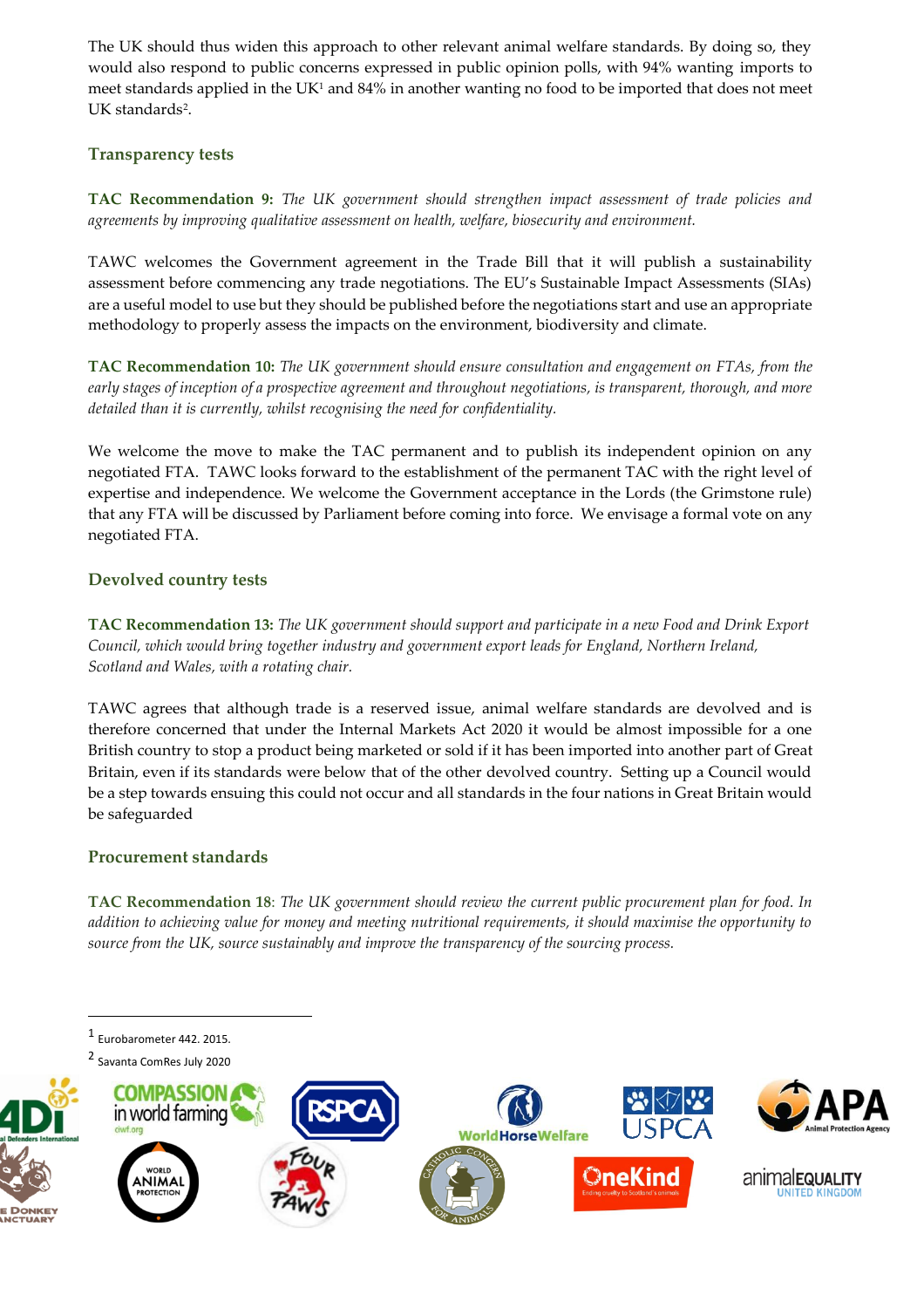TAWC welcomes the Government commitment to review and audit its procurement standards in the autumn<sup>3</sup> . TAWC believes the present animal welfare Government Buying Standards are too low (e.g allowing caged eggs), are not enforced and have never been audited. Corrections to all three stages would be welcome as the UK spends around £2.4 billion annually on procuring food for hospitals, schools and prisons. The Government should legislate provisions similar to Scotland which requires the procurement strategy of public bodies to "promote the highest standards of animal welfare".<sup>4</sup>

# **Labelling**

**TAC Recommendation 19**: *The UK government and the food industry must work together to improve country of origin information in the loose food, food service and out of home supply chains.*

TAWC believes that labelling should be improved to show how a product was produced and welcomes the Government announcement that it will consult on widening mandatory method of production labelling from eggs and fish to other sectors<sup>5</sup> . TAWC believes mandatory labelling has helped drive up sales of eggs from higher welfare standards since introduced in 2004 and would assist in other areas, particularly the pig and chicken sectors. TAWC does not believe COOL labelling to be a surrogate for welfare standards as some countries exporting agri food to the UK, such as Thai chicken, produce at above UK minimum standards and such imports should be encouraged. TAWC believes that a mandatory method of production label should also be applied to imported food and that this would be compatible with WTO rules.

# **Developing countries**

**TAC Recommendation 20**: *The UK government should conduct structured engagement with governments, agrifood businesses and charities in developing countries and agri-food businesses in the UK with developing country interests.*

TAWC agrees that the Government's aid, agri food trade and foreign policy needs to be better coordinated to encourage improvements in welfare standards in developing countries and encourage trade in higher welfare products. Existing examples such as beef exports from Namibia and chicken from Thailand show this potential. In this context, the UK should also promote the benefits improving animal welfare can have on other dimensions of sustainability.

# **WTO reform**

**TAC Recommendation 22:** *The UK government should adopt a bolder, more confident and less understated approach to working with like-minded countries or in pluri- or multilateral discussions. It should apply this to influencing necessary reforms to the international rules for trade and standards. These objectives should be embedded in a common strategy so that they can be pursued in all relevant multilateral negotiations and forums.*

TAWC agrees the Government should take a leading role in pursuing reforms at the WTO and progressing a policy of recognising animal welfare standards under the trade regime, a policy first started by the EU in

<sup>5</sup> Minister Prentice.25.3.21 Evidence to Trade Select Committe[e https://committees.parliament.uk/oralevidence/1984/pdf/](https://committees.parliament.uk/oralevidence/1984/pdf/)





animal**EQUALITY** 

<sup>3</sup> Minister Prentice. 12.1.21 Evidence to Efra Select Committe[e https://committees.parliament.uk/oralevidence/1504/pdf/](https://committees.parliament.uk/oralevidence/1504/pdf/)

<sup>4</sup> <https://www.legislation.gov.uk/asp/2014/12/contents> Section 15(5)(c)(ii) the Procurement Reform (Scotland) Act 2014